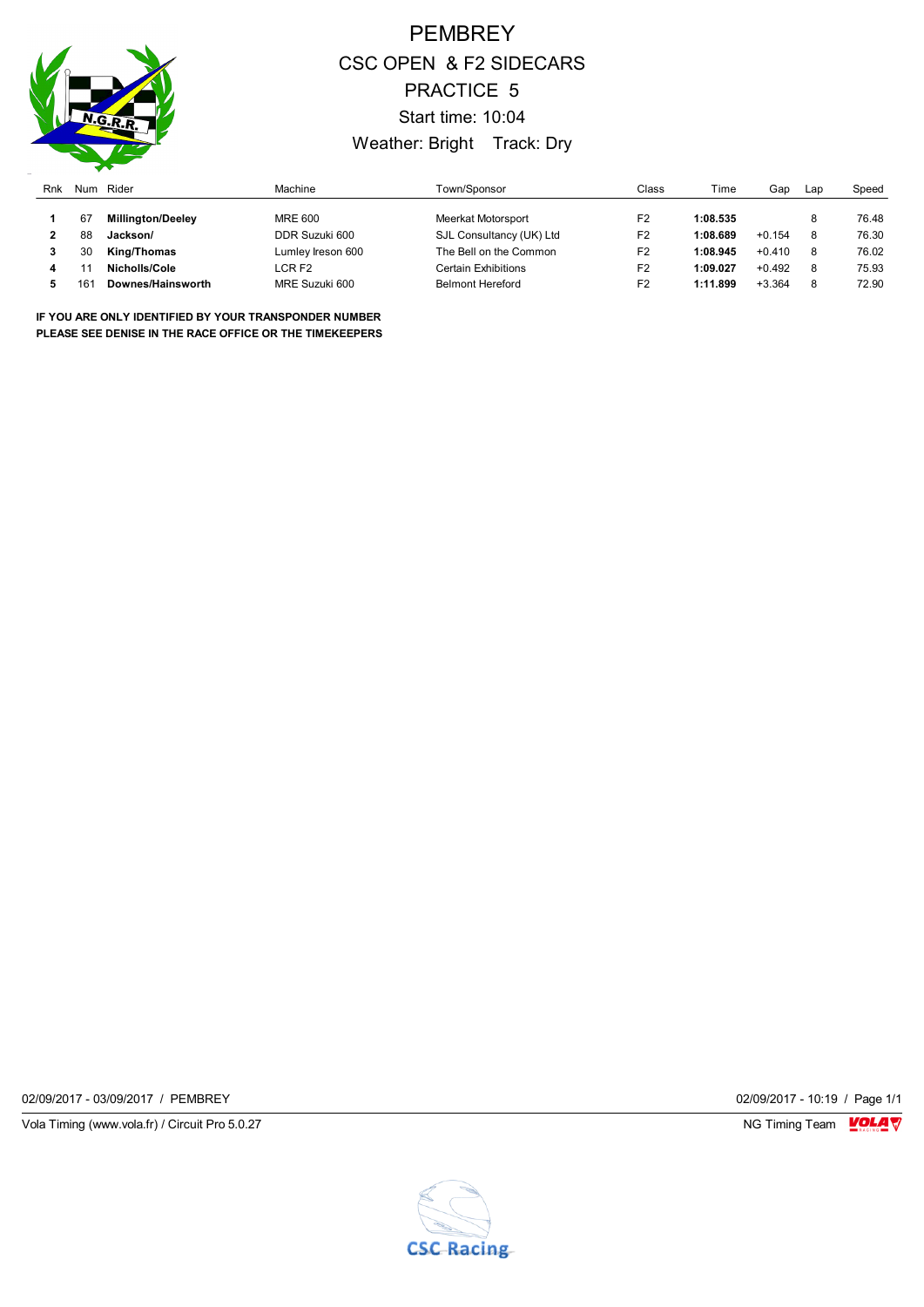

### PEMBREY CSC OPEN & F2 SIDECARS PRACTICE 5 LAP TIMES

| Lap | Time     |
|-----|----------|
|     | 1:08.592 |
| 8   | 1:08.535 |

### Nicholls/Cole

| <b>START</b> |          |  |  |  |
|--------------|----------|--|--|--|
| 1            |          |  |  |  |
| 2            | 1:10.924 |  |  |  |
| 3            | 1:09.620 |  |  |  |
| 4            | 1:09.027 |  |  |  |
| 5            | 1:09.416 |  |  |  |
| 6            | 1.10109  |  |  |  |
| 7            | 1:09.160 |  |  |  |
| 8            | 1.10136  |  |  |  |

| Jackson/     |          |  |  |  |  |  |
|--------------|----------|--|--|--|--|--|
| <b>START</b> |          |  |  |  |  |  |
| 1            |          |  |  |  |  |  |
| 2            | 1:14.195 |  |  |  |  |  |
| 3            | 1:09.950 |  |  |  |  |  |
| 4            | 1:11.966 |  |  |  |  |  |
| 5            | 1:09.901 |  |  |  |  |  |
| 6            | 1:09.253 |  |  |  |  |  |
| 7            | 1:08.689 |  |  |  |  |  |
| 8            | 1:10 472 |  |  |  |  |  |

Downes/Hainsworth

START

 **1:13.876** 1:14.554 1:14.894 **1:12.869** 1:12.901 **1:11.899** 1:12.369

| King/Thomas |              |  |  |
|-------------|--------------|--|--|
|             | <b>START</b> |  |  |
| 1           |              |  |  |
| 2           | 1:17.819     |  |  |
| 3           | 1:12.072     |  |  |
| 4           | 1:11.009     |  |  |
| 5           | 1:08.945     |  |  |
| 6           | 1:09 639     |  |  |
| 7           | 1.11 271     |  |  |
| 8           | 1.12184      |  |  |

| Millington/Deeley |          |  |  |  |
|-------------------|----------|--|--|--|
| <b>START</b>      |          |  |  |  |
| 1                 |          |  |  |  |
| 2                 | 1:13.173 |  |  |  |
| 3                 | 1:10.335 |  |  |  |
| 4                 | 1:09.890 |  |  |  |
| 5                 | 1:09.174 |  |  |  |
| հ                 | 1:08.912 |  |  |  |
|                   |          |  |  |  |

02/09/2017 - 03/09/2017 / PEMBREY 02/09/2017 - 10:18 / Page 1/1

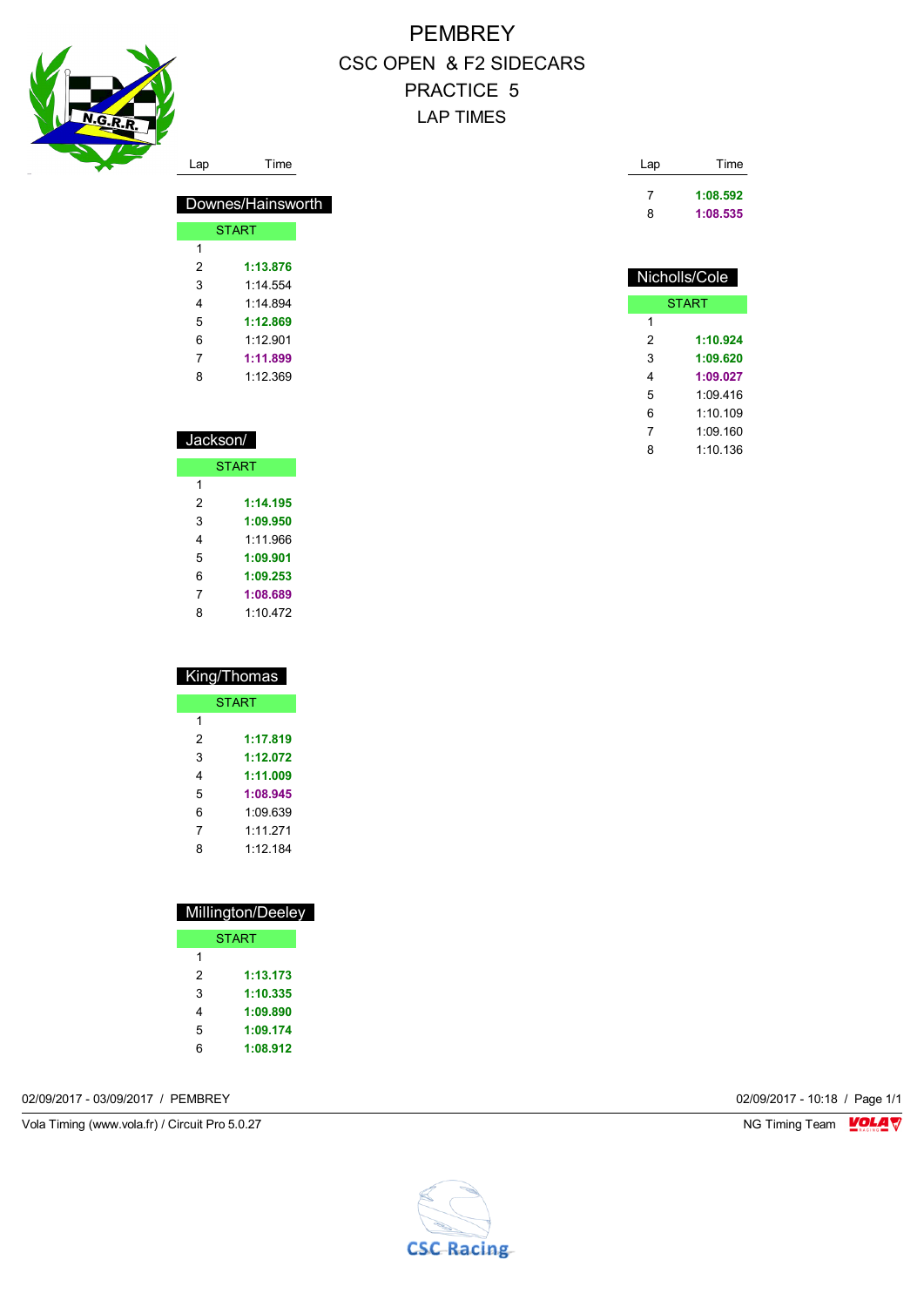

### PEMBREY CSC OPEN & F2 SIDECARS RACE 9 ROUND 8 - QUALIFIER Start time: 13:00 Distance: 10.192 miles Weather: Cloudy Track: Dry

| Rnk               |           | Num Rider                                      | Machine                          | Class                            | Town/Sponsor                                        | Laps | Time                 | Gap                    | Average        | B.Lap                | Speed          |
|-------------------|-----------|------------------------------------------------|----------------------------------|----------------------------------|-----------------------------------------------------|------|----------------------|------------------------|----------------|----------------------|----------------|
|                   | 67        | <b>Millington/Deeley</b>                       | <b>MRE 600</b>                   | F <sub>2</sub>                   | Meerkat Motorsport                                  |      | 8:08.157             |                        | 75.16          | 1:08.026             | 77.05          |
| $\mathbf{2}$<br>3 | 88<br>161 | Jackson/Bryant<br>Downes/Hainsworth            | DDR Suzuki 600<br>MRE Suzuki 600 | F <sub>2</sub><br>F <sub>2</sub> | SJL Consultancy (UK) Ltd<br><b>Belmont Hereford</b> |      | 8:18.391<br>8:18.571 | $+10.234$<br>$+10.414$ | 73.61<br>73.59 | 1:07.179<br>1:08.677 | 78.02<br>76.32 |
| <b>DNFs</b>       |           | Best lap: 88 Jackson/Bryant - 1:07.179         |                                  |                                  |                                                     |      |                      |                        |                |                      |                |
|                   | 30        | <b>King/Thomas</b>                             | Lumley Ireson 600                | F <sub>2</sub>                   | The Bell on the Common                              |      |                      | +7 Laps                |                | 1:07.482             | 77.67          |
|                   |           | 90% of WINNER'S AVERAGE RACE SPEED - 67.67 mph |                                  |                                  |                                                     |      |                      |                        |                |                      |                |

02/09/2017 - 03/09/2017 / PEMBREY 02/09/2017 - 13:10 / Page 1/1

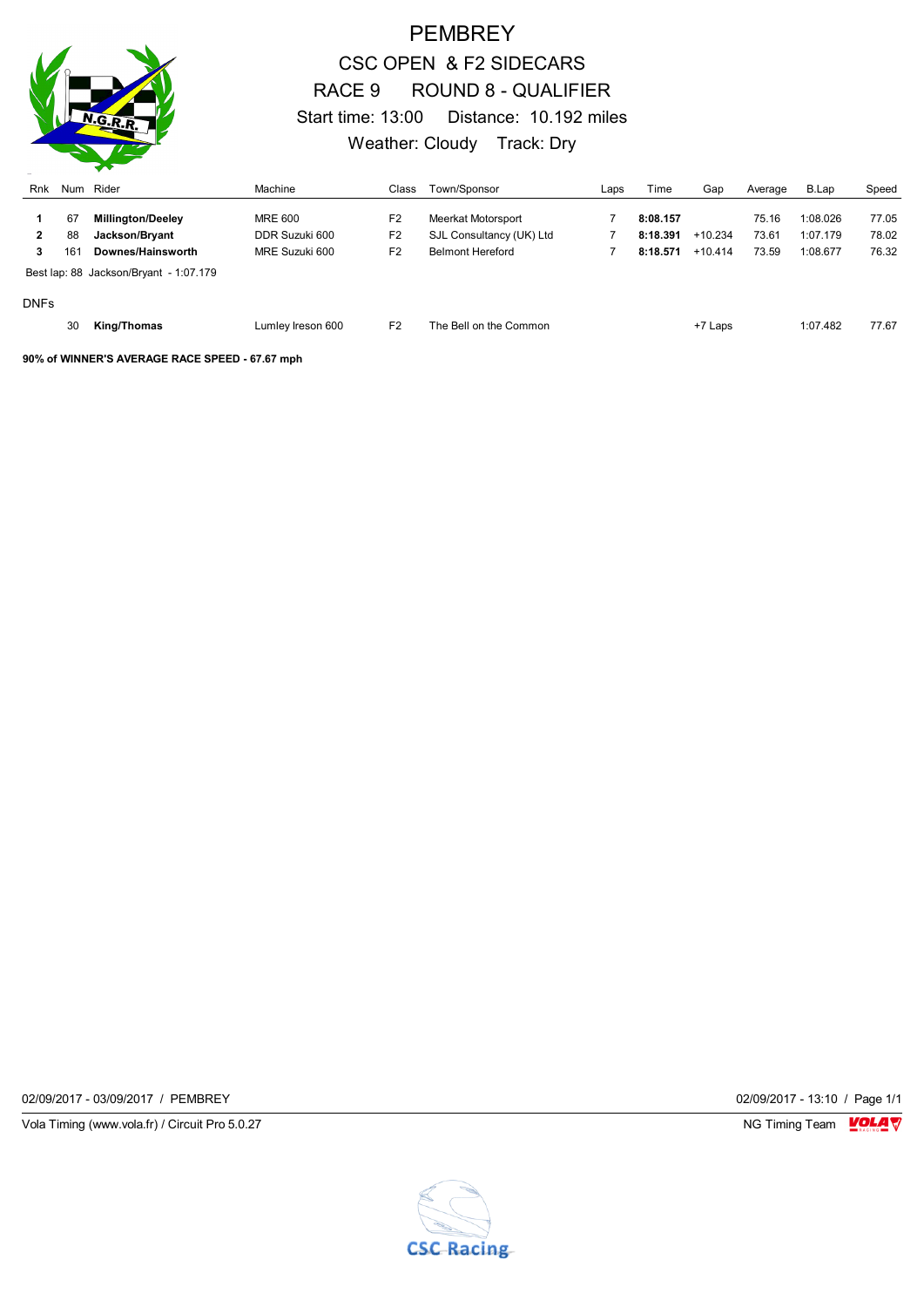

### PEMBREY CSC OPEN & F2 SIDECARS RACE 9 ROUND 8 - QUALIFIER LAP TIMES

#### Downes/Hainsworth

|   | <b>START</b> |
|---|--------------|
| 1 |              |
| 2 | 1:08.677     |
| 3 | 1:10.418     |
| 4 | 1:10 958     |
| 5 | 1:10.550     |
| 6 | 1:10.154     |
| 7 | 1.12 019     |

|   | Jackson/Bryant |
|---|----------------|
|   | <b>START</b>   |
| 1 |                |
| 2 | 1:08.159       |
| 3 | 1:07.352       |
| 4 | 1.25.966       |
| 5 | 1:07.179       |
| 6 | 1.07.324       |
| 7 | 1:07.934       |

| King/Thomas |              |  |  |
|-------------|--------------|--|--|
|             | <b>START</b> |  |  |
| 1           |              |  |  |
| 2           | 1:07.724     |  |  |
| 3           | 1:07.482     |  |  |

| Millington/Deeley |
|-------------------|
| <b>START</b>      |
|                   |
| 1:08.026          |
| 1:09.431          |
| 1.09936           |
| 1:08.971          |
| 1:09.261          |
| 1:08.652          |
|                   |

02/09/2017 - 03/09/2017 / PEMBREY 02/09/2017 - 13:08 / Page 1/1

Vola Timing (www.vola.fr) / Circuit Pro 5.0.27 NG Timing Team MC Timing Team MC Timing Team M

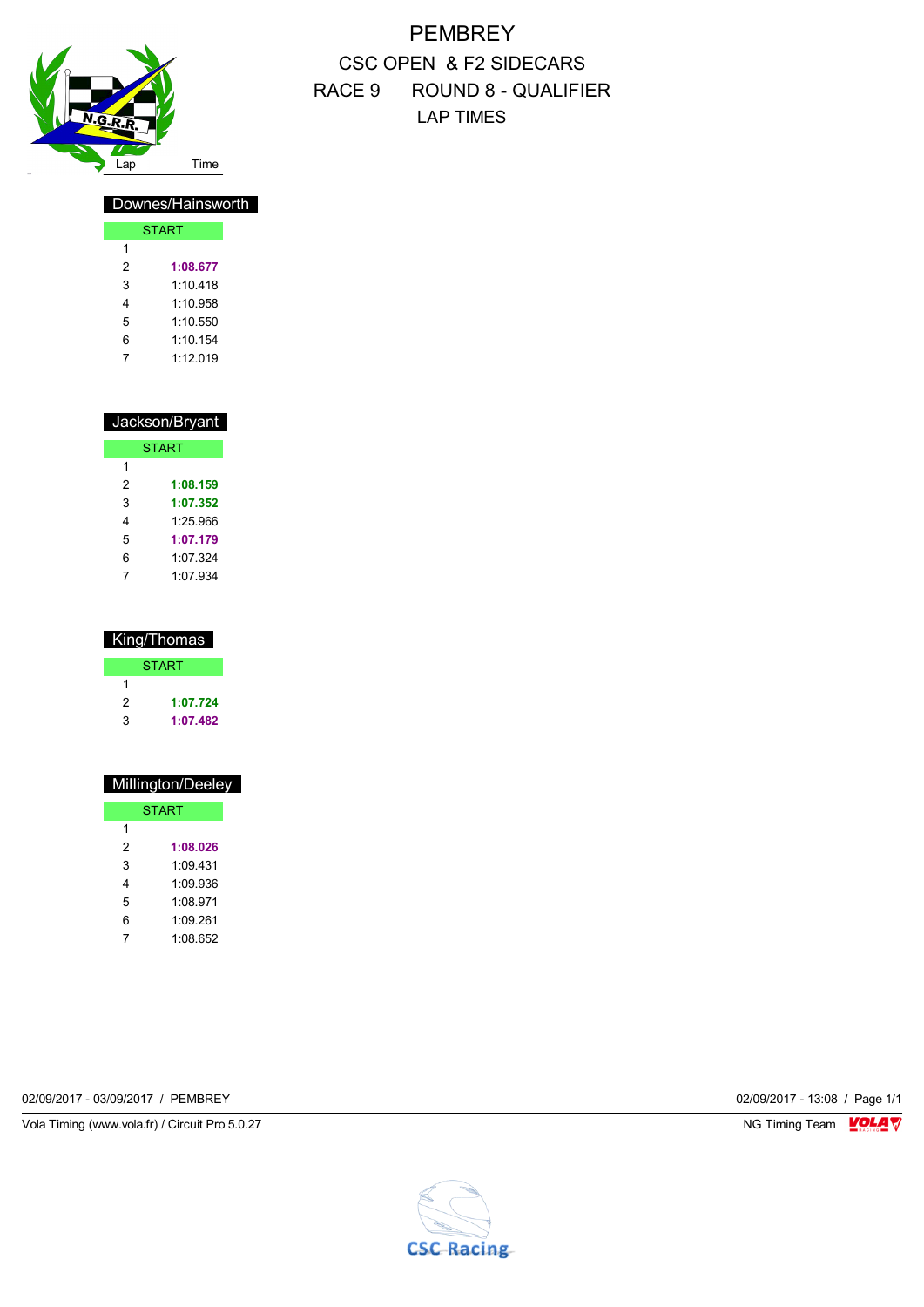

PEMBREY CSC OPEN & F2 SIDECARS RACE 9 ROUND 8 - QUALIFIER LAP CHART

|                  | 1. | 2.  | 3.  | $\mathbf{4}$ . |
|------------------|----|-----|-----|----------------|
| <b>Start</b>     |    |     |     |                |
| Lap 1            | 67 | 30  | 88  | 161            |
| Lap2             | 67 | 30  | 88  | 161            |
| Lap <sub>3</sub> | 30 | 88  | 67  | 161            |
| Lap 4            | 67 | 161 | 88  |                |
| Lap <sub>5</sub> | 67 | 161 | 88  |                |
| Lap6             | 67 | 161 | 88  |                |
| Lap 7            | 67 | 88  | 161 |                |

02/09/2017 - 03/09/2017 / PEMBREY 02/09/2017 - 13:09 / Page 1/1

Vola Timing (www.vola.fr) / Circuit Pro 5.0.27 **NG Timing Team Monet Account Property** 

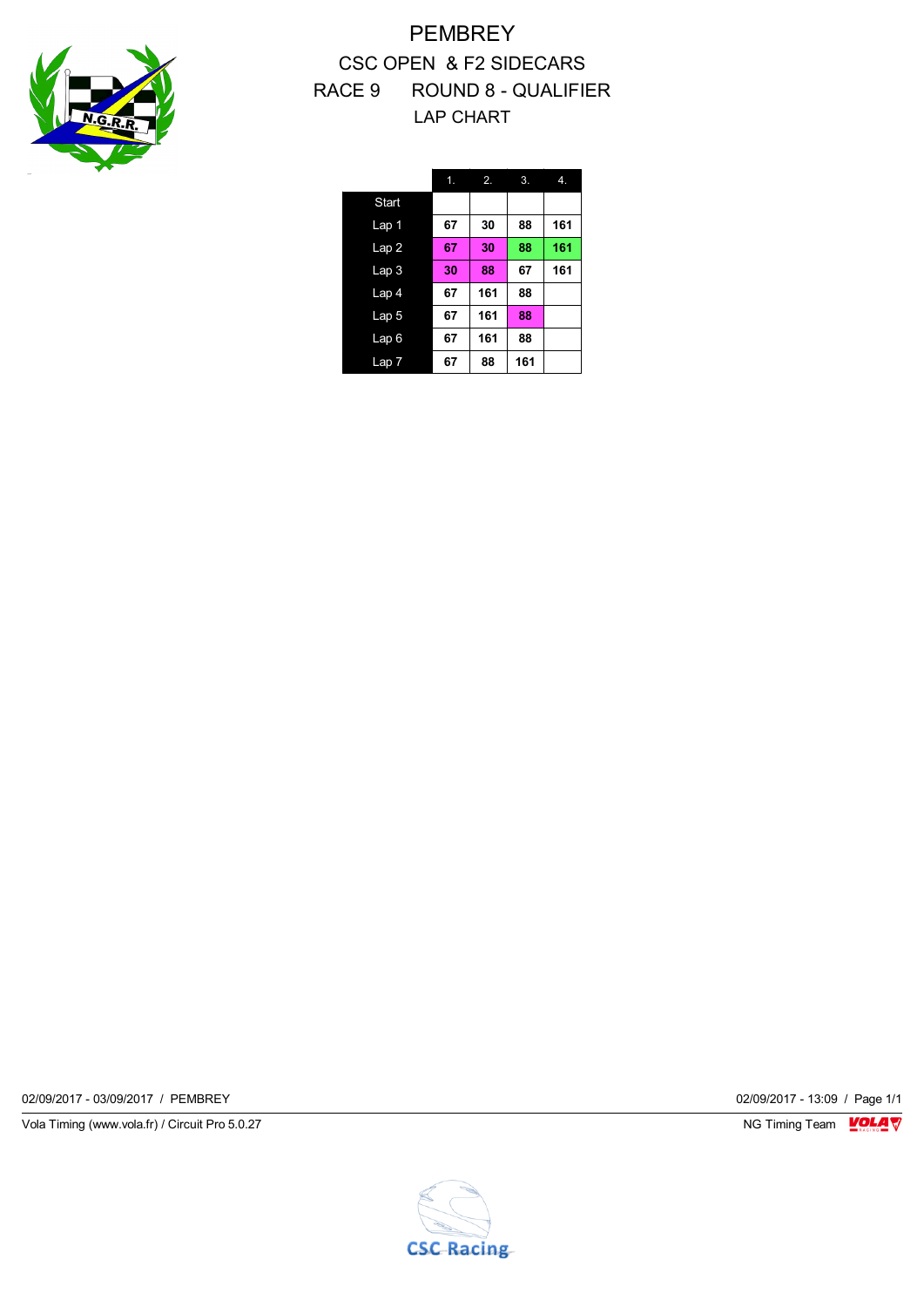

## PEMBREY CSC OPEN & F2 SIDECARS RACE 19 ROUND 8 STARTING GRID

9 Laps = 13.104 Km

|                |    |     |     | - Pole -          |
|----------------|----|-----|-----|-------------------|
| Jackson/Bryant | 88 | L   | 67  | Millington/Deeley |
| King/Thomas    | 30 | - 2 | 161 | Downes/Hainsworth |
|                |    |     | 11  | Nicholls/Cole     |

02/09/2017 - 03/09/2017 / PEMBREY 02/09/2017 - 13:16 / Page 1/1

Vola Timing (www.vola.fr) / Circuit Pro 5.0.27 **NG Timing Team Monet Account Property** 

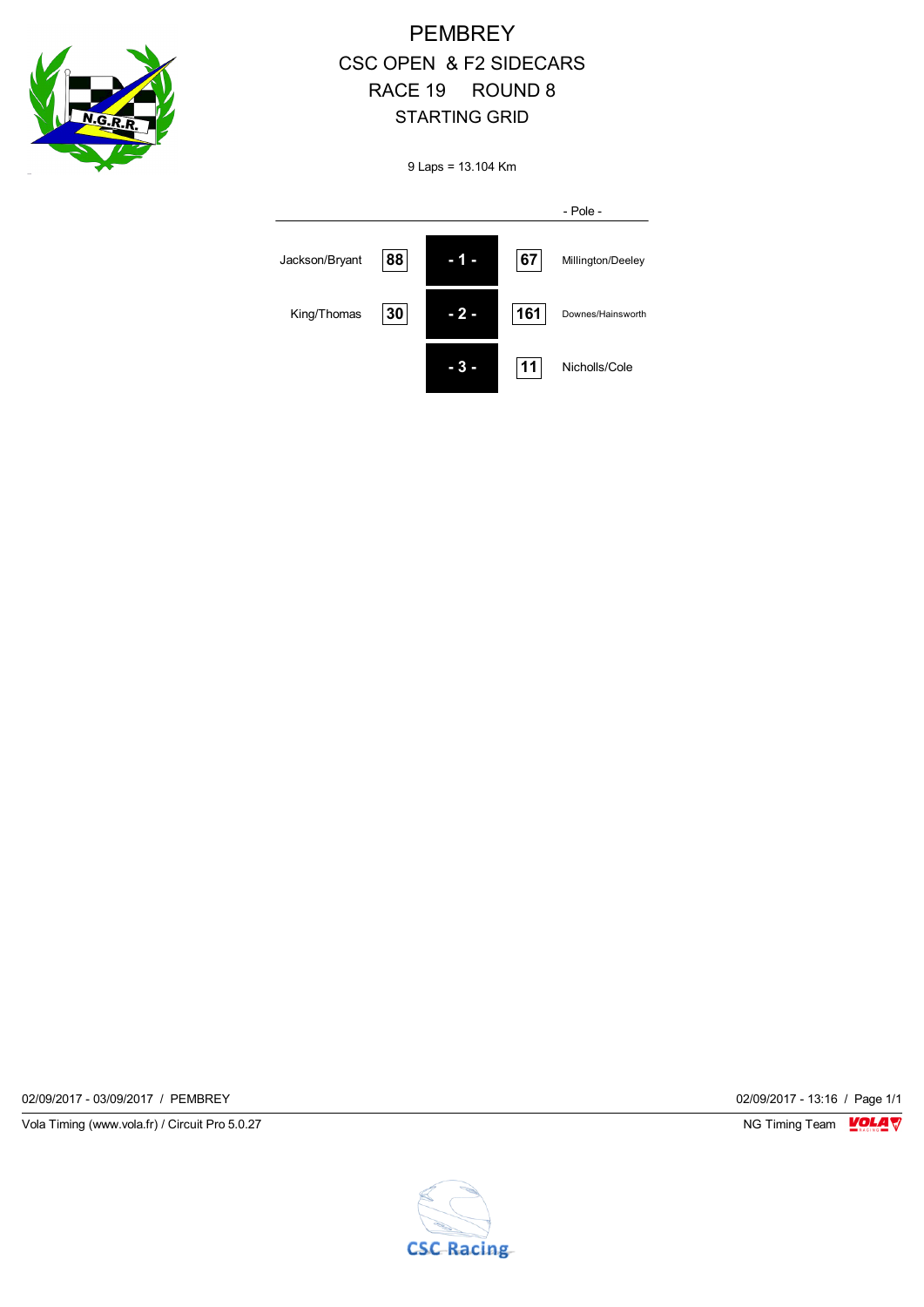

### PEMBREY CSC OPEN & F2 SIDECARS RACE 19 ROUND 8 Start time: 16:19 Distance: 13.104 miles Weather: Sunny Track: Dry

| Rnk | Num | Rider                    | Machine           | Class          | Town/Sponsor             | Laps | Гіmе      | Gap       | Average | B.Lap    | Speed |
|-----|-----|--------------------------|-------------------|----------------|--------------------------|------|-----------|-----------|---------|----------|-------|
|     |     |                          |                   |                |                          |      |           |           |         |          |       |
|     |     | Nicholls/Cole            | LCR F2            | F <sub>2</sub> | Certain Exhibitions      |      | 10:13.507 |           | 76.89   | 1:06.680 | 78.60 |
|     | 30  | King/Thomas              | Lumley Ireson 600 | F <sub>2</sub> | The Bell on the Common   |      | 10:15.150 | $+1.643$  | 76.68   | 1:06.612 | 78.68 |
|     | 88  | Jackson/Bryant           | DDR Suzuki 600    | F <sub>2</sub> | SJL Consultancy (UK) Ltd |      | 10:16.640 | $+3.133$  | 76.50   | 1:06.694 | 78.59 |
|     | 67  | <b>Millington/Deeley</b> | MRE 600           | F2             | Meerkat Motorsport       | g    | 10:20.406 | $+6.899$  | 76.03   | 1:07.792 | 77.31 |
|     | 161 | Downes/Hainsworth        | MRE Suzuki 600    | F2             | <b>Belmont Hereford</b>  | g    | 10:36.762 | $+23.255$ | 74.08   | 1:08.174 | 76.88 |

Best lap: 30 King/Thomas - 1:06.612

**F2 - 90% of the winners average race speed - 69.19 mph**

02/09/2017 - 03/09/2017 / PEMBREY 02/09/2017 - 16:32 / Page 1/1

Vola Timing (www.vola.fr) / Circuit Pro 5.0.27 **NG Timing Team Monet Account Property** 

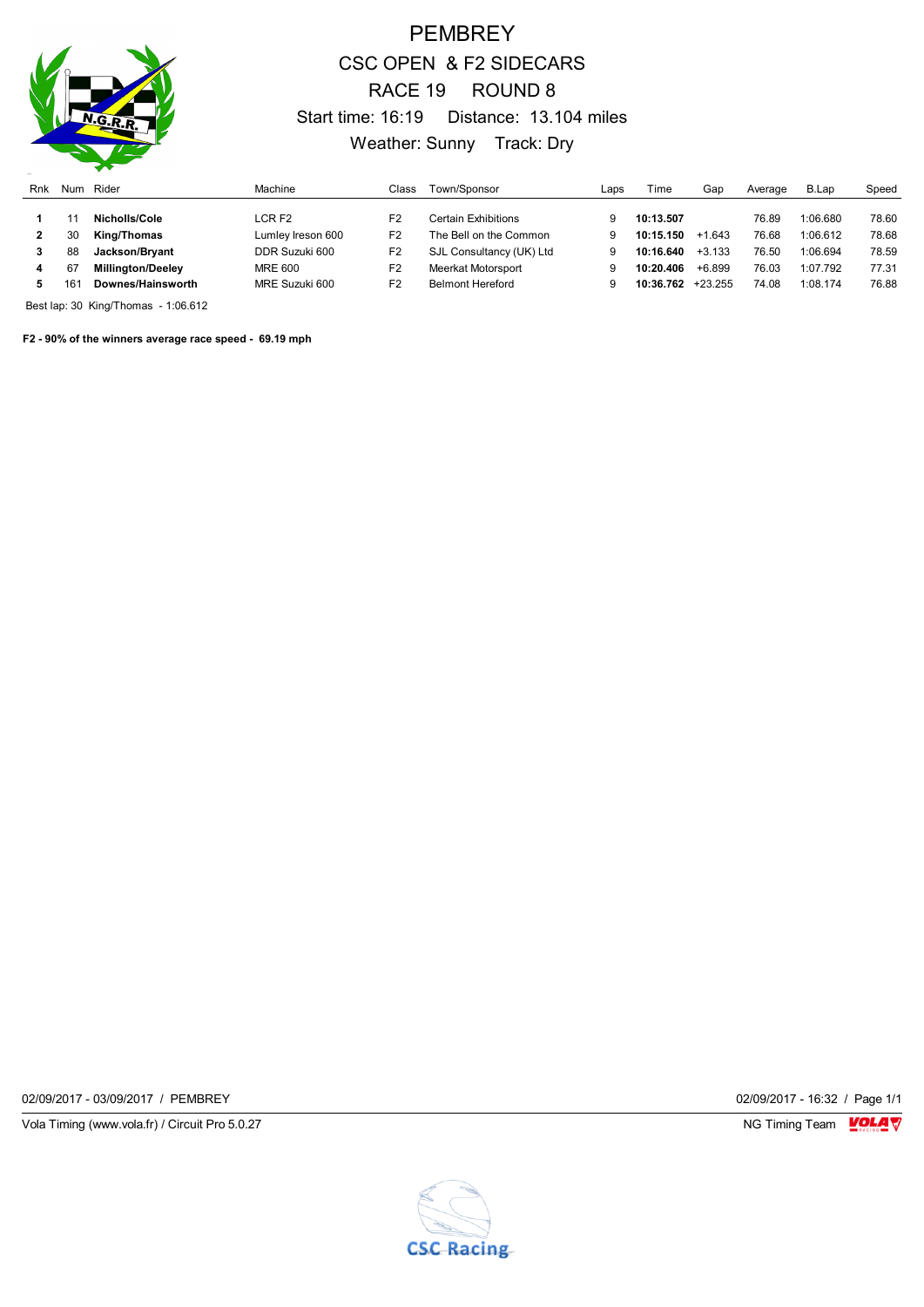

 $\overline{1}$ 

Downes/Hainsworth

**START** START

 **1:08.534 1:08.174** 1:08.507 1:08.958 1:08.247 1:09.251 1:09.151 1:19.958

# **PEMBREY** CSC OPEN & F2 SIDECARS RACE 19 ROUND 8 LAP TIMES

| Lap | Time         |
|-----|--------------|
|     |              |
|     | <b>START</b> |
| 1   |              |
| 2   | 1:08.185     |
| 3   | 1.09128      |
| 4   | 1:07.990     |
| 5   | 1.08499      |
| 6   | 1.09085      |
| 7   | 1:07.948     |
| 8   | 1:07.792     |
| 9   | 1:07 806     |
|     |              |

|   | Nicholls/Cole |
|---|---------------|
|   | <b>START</b>  |
|   | <b>START</b>  |
| 1 |               |
| 2 | 1:08.186      |
| 3 | 1:07.588      |
| 4 | 1 08 191      |
| 5 | 1:07.472      |
| 6 | 1:07.434      |
| 7 | 1:06.964      |
| 8 | 1:06.680      |
| 9 | 1:06.809      |
|   |               |

| 5 | 1.07969  |  |
|---|----------|--|
| 6 | 1:08 483 |  |
| 7 | 1:06.778 |  |
| 8 | 1:06.791 |  |
| 9 | 1:06.694 |  |
|   |          |  |
|   |          |  |
|   |          |  |

 Jackson/Bryant START START

 **1:08.589 1:07.302** 1:08.424

|   | King/Thomas  |
|---|--------------|
|   | <b>START</b> |
|   | <b>START</b> |
| 1 |              |
| 2 | 1:08.162     |
| 3 | 1.08404      |
| 4 | 1.08517      |
| 5 | 1:07.381     |
| 6 | 1:07.260     |
| 7 | 1.07.320     |
| 8 | 1:07.105     |
| 9 | 1:06.612     |

| Millington/Deeley |
|-------------------|
|-------------------|

START

02/09/2017 - 03/09/2017 / PEMBREY 02/09/2017 - 16:30 / Page 1/1

Vola Timing (www.vola.fr) / Circuit Pro 5.0.27 NG Timing Team NG Timing Team NG Timing Team NG Timing Team NG